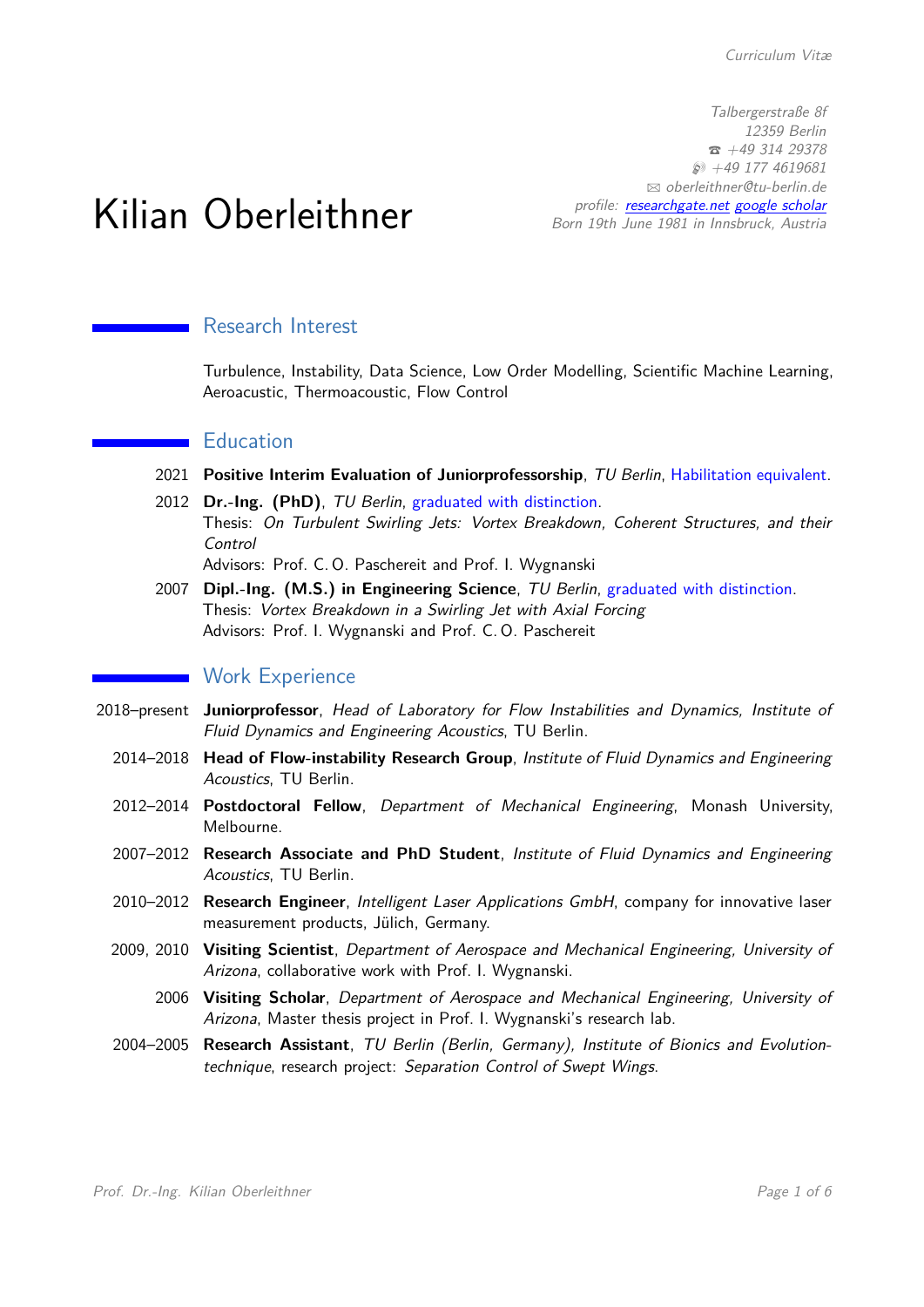# **Publication Record**

- o 63 peer-reviewed journal articles
- o 42 peer-reviewed conference proceedings
- $\circ$  15 invited talks (two key-notes)
- $\circ$  h-index: 22 (google scholar)
- o citations: 2687 (google scholar)

#### Recognitions and Awards

- 2020 **ASME Best Paper Award**, Combustion, Fuels, & Emissions Committee, Paper no.GT2019-90438 presented at the ASME Turbo Expo 2019.
- 2020 **ASME Best Paper Award**, Combustion, Fuels, & Emissions Committee, Paper no.GT2019-90447 presented at the ASME Turbo Expo 2019.
- 2018 **ASME Best Paper Award**, Combustion, Fuels, & Emissions Committee, Paper no.GT2017-65003 presented at the ASME Turbo Expo 2017.
- 2016 **Silver Medal of The Combustion Institute**, for an outstanding paper presented at the 35th Intern. Comb. Symp..
- 2016 **Focus on Fluids**, Extended review article by Prof. Bernd Noack about our recent publication on Spectral POD in the Journal of Fluid Mechanics.
- 2015 **Gallery of Fluid Motion Award**, American Physical Society.
- 2014 **Distinguished Paper**, 35th Combustion Symposium.
- 2013 **Young Engineer Travel Award**, ASME International Gas Turbine Institute.
- 2010 **First price at the Science Slam Berlin**, SO36, Berlin.
- 2010 **Gallery of Fluid Motion Award**, American Physical Society.

#### **Fellowships**

- 2012 **Post-doctoral fellowship**, German Academic Exchange Service (DAAD), funding highlevel early-career scientists willing to spend up to two years abroad, Monash University Melbourne.
- 2012 **Post-doctoral fellowship**, German Reserach Fundation (DFG), funding high-level earlycareer scientists willing to spend up to two years abroad, Monash University Melbourne.
- 2009 **Doctoral exchange fellowship**, Gottlieb Daimler and Carl Benz Foundation, funding outstanding PhD projects conducted abroad for up to 18 months.
- 2008 **Doctoral fellowship**, NaFöG, Berlin federal state, granted for outstanding PhD candidates to conduct doctoral work in Germany for up to three years.
- 2007 **Start-up research fellowship**, TU Berlin, funding for innovative research ideas to work on a research proposal for six months.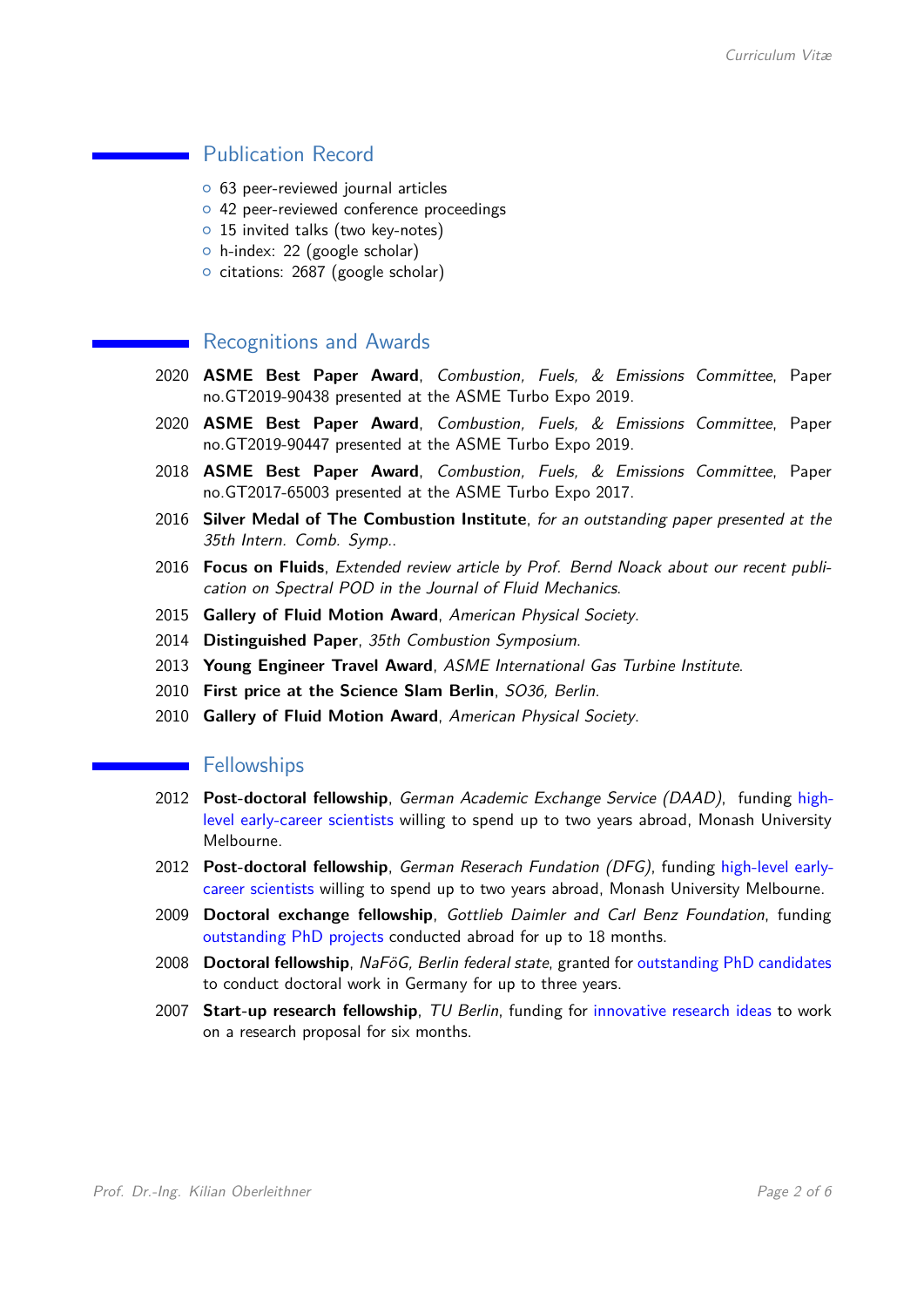# **Funding History**

|           | Total: Grants (3 500 000 euros), Fellowships (170 000 euros)                                                                                                                                                                              |
|-----------|-------------------------------------------------------------------------------------------------------------------------------------------------------------------------------------------------------------------------------------------|
|           | Sources: o German Research Foundation (2 150 000 euros)<br>○ Federal Ministry for Economic Affairs and Energy (625 000 euros)<br>O MAN SE (gas turbine manufacturer) (625 000 euros)<br>o German Academic Exchange Service (80 000 euros) |
|           |                                                                                                                                                                                                                                           |
|           | 2022-2025 Research Grant, DFG, approx. 300 $\in$ K.<br>Dynamics of turbulent separation bubbles, Co-PI with Prof. Julien Weiss, TU Berlin                                                                                                 |
|           | 2021-2024 Research Grant, DFG, approx. 400 $\in$ K.<br>Linear Stability and Resolvent Analysis for Prediction and Mitigation of Wind Turbine Trailing-edge<br>Noise, Co-PI with Prof. Ennes Sarradj                                       |
|           | 2020-2023 Research Grant, DFG/FVV, approx. 300 €K.<br>Flame Transfer Function Estimation based on Linearized Reacting Mean Field Modelling, Co-PI<br>with Prof. Wolfgang Polifke, TU Munich                                               |
| 2020-2023 | <b>Research Grant</b> , DFG-RFBR, approx. 350 $\in$ K.<br>Flow Control of Hydrodynamic Instabilities in Francis Turbines based on Linear Stability Theory.,<br>Co-PI with Prof. Sergey Alekseenko, ITP Novosibirak                        |
|           | 2019-2023 Research Grant, $BMWi$ , approx. 770 $\in$ K.<br>Thermoacoustic analysis of engine-scale swirl combustors.                                                                                                                      |
| 2019-2022 | <b>Supercomputer Grant</b> , Leibniz-Rechenzentrum SuperMuc, 11.5 M CPU hours.<br>LES and global linear stability analysis of turbulent swirl and jet flames.                                                                             |
|           | 2019-21 ARC Discovery Project, Australian Research Council, 342 kUSD.<br>The Art of Controlling Multijet Resonance in Jet Noise and Power Generation, Co-PI with Dr.<br>Daniel Edgington-Mitchell, Monash University, Melbourne           |
| 2018-2020 | <b>Research Grant</b> , <i>BMWi</i> , approx. 500 $\in$ K.<br>Experimental and numerical investigation of engine-scale swirl combustors.                                                                                                  |
|           | 2018 Start-up research funding (Anschubfinanzierung), TU Berlin, granted for 6 months.                                                                                                                                                    |
|           | 2018 Start-up research funding (Anschubfinanzierung), TU Berlin, granted for 6 months.                                                                                                                                                    |
| 2016-2021 | <b>Research Grant</b> , DFG-SFB 1029, subproject C01, approx. 500 $\in$ K.<br>Experimental and numerical simulation of combustor-plenum-interactions for pulsating combustion,<br>Co-PI with Prof. Rupert Klein, FU Berlin                |
|           | 2016-2019 Research Grant, DFG, approx. 300 $\in$ K.<br>Feed-back control of the precessing vortex core in swirl-stabilized flames.                                                                                                        |
| 2017-2018 | <b>Research Grant</b> , DAAD, approx. 30 $\in$ K.<br>Modelling coherent structures in free and wall-bounded shear flows, Co-PI with Prof. Julio Soria,<br>Monash University, Melbourne                                                    |
|           | <b>Editorial Responsibilities</b>                                                                                                                                                                                                         |

2022–present **Associate Editor**, TCFD, Journal of Theoretical and Computational Fluid Dynamics, Springer Nature.

۰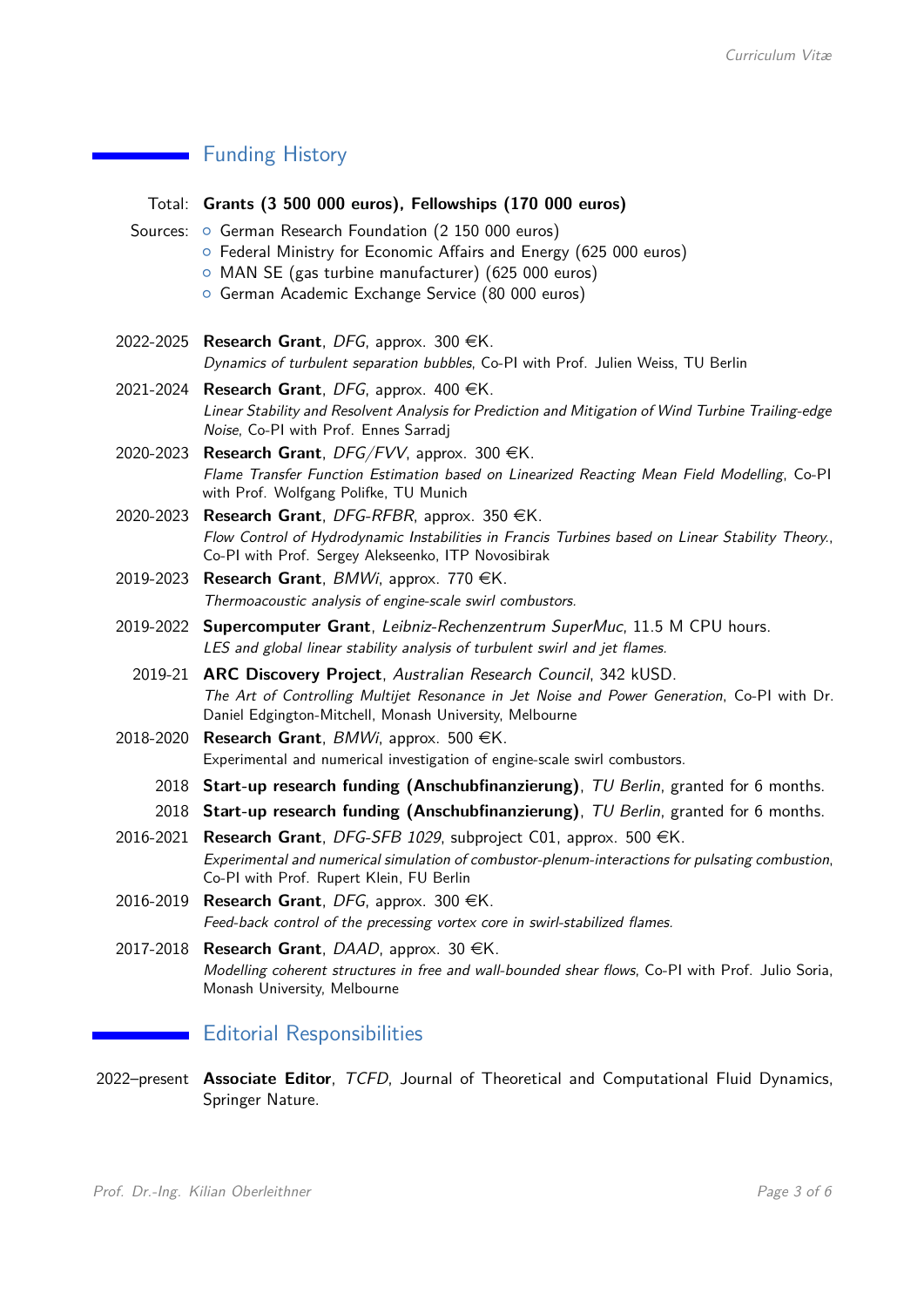#### Review Activities

- Journals AIAA Journal, Journal of Fluid Mechanics, Physics of Fluids, Proceedings of the Combustion Institute, Combustion and Flame, European Journal of Mechanics B/Fluids, Experiments in Fluids, Flow Turbulence and Combustion, Journal of Engineering for Gas Turbine and Power, International Journal of Mass and Heat Transfer, Journal of Turbulence, Physical Review Fluids, and more
- PhD thesis TU Berlin,TU Munich, University of Poitiers, University of Toulouse, KU Leuven, EPFL Agencies: German Research Foundation (DFG), Czech Science Foundation
- Conferences: ASME Turbo EXPO, International Symposium on Combustion

# Organization of Scientific Meetings

- 2021–2022 **Primary organizer of Flow Control Section**, GAMM, International Association of Applied Mathematics and Mechanics.
- 2020–2021 **Primary organizer of Experimental Combustion Session**, ASME Turbo Expo 2021.
- 2019–2020 **Primary organizer of Adjoint Stability Analysis Session**, ASME Turbo Expo 2020.
- 2019–2021 **Scientific committee member**, Euromech Colloquium Jet Noise Modelling and Control.
	- 2018 **Organizing committee member**, Active Flow and Combustion Control Conference 2018.

# **Teaching Activities**

2018–present **Colloquium Flow Instability and Dynamics**, weekly online colloquium with students and researchers,

topcis covered: stability theory, turbulent flows, data mining, industrial applications,....

2018–present **Thermo-fluid Dynamics Student Projects**, semetser projects and mini lectures with students at MS level,

topcis covered: model reduction, data mining, machine learning.

- 2018–present **Data Analysis Techniques in Thermo-Fluid Dynamics**, lecture with app. 50 students at BA and MS level, topcis covered: discrete fourier analysis, structure identification, POD, DMD, tomographic reconstruction.
- 2016–present **Control of Turbulent Flows**, lecture with app. 40 students at BA and MS level, topcis covered: linear stability theory, coherent structures, reduced order modelling, flow separation control, laminar turbulent transition control, combustion control.
- 2016–present **Introduction to Turbulent Flows**, lecture with app. 60 students at BA and MS level, topcis covered: statistical description of turbulent flows, Reynolds equations, free shear flows, scales of turbulent motion, turbulence modelling, DNS/RANS/LES.
	- 2015 **Teaching Certificate**, Berliner Zentrum für Hochschullehre.
	- 2020 **Seminar on Online Teaching**, Berliner Zentrum für Hochschullehre.

#### **Supervision**

2018–present **Post-Docs**, currently three, Research topics: data mining, linearized modelling of turbulent flows, wind turbine aeroacoustic .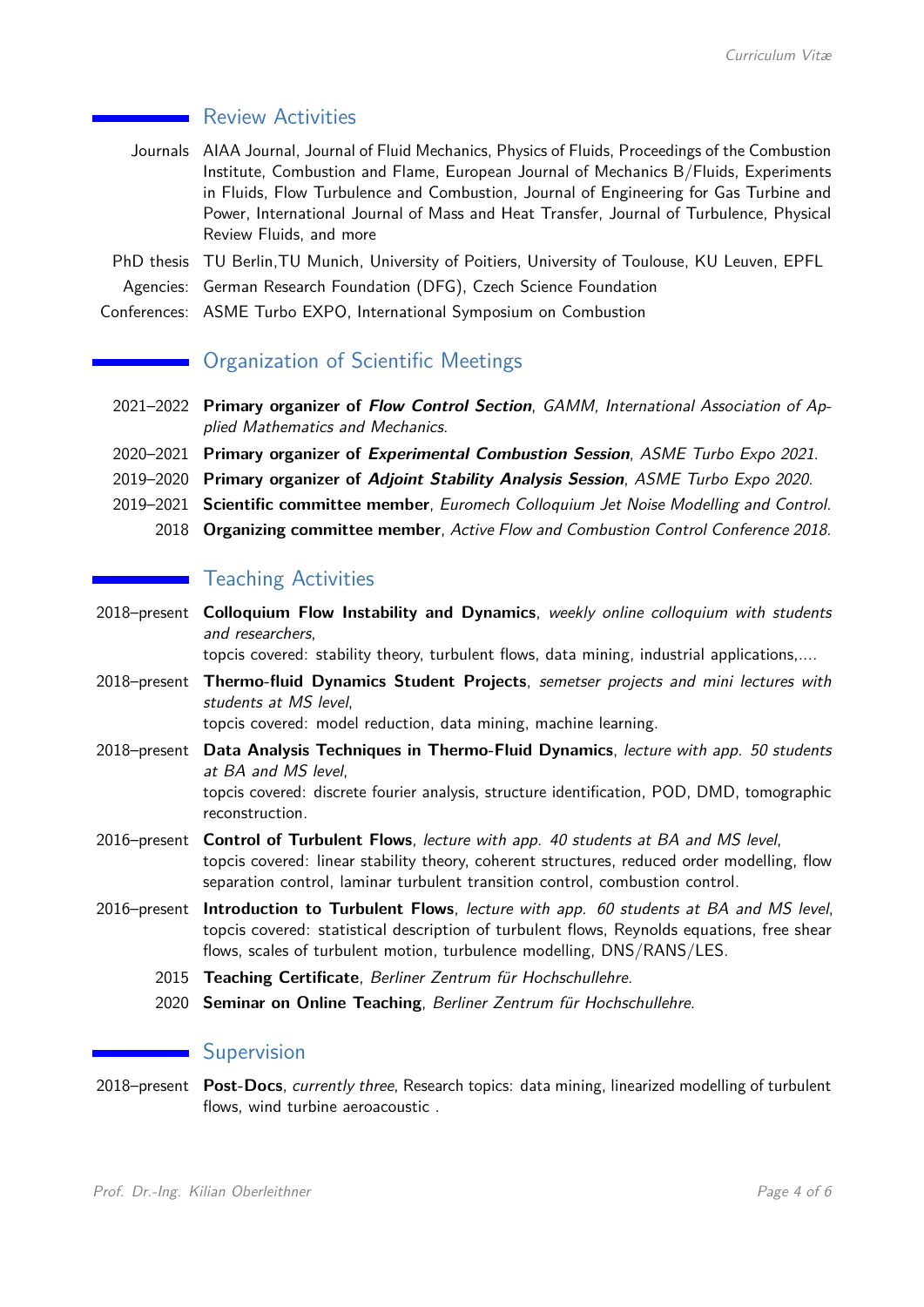- 2012–present **PhD Students**, currently eight, graduated six (**all with distinction**), recipients of ASME Best Paper Award (3), Gallery of Fluid Motion Award (2), Silver Medal of The Combustion Institute (1).
- 2016–present **Co-supervised PhD students**, currently four, in colaboration with DLR, PTB, Monash University.
- 2007–present **Master's Students**, currently seven, graduated 32.
- 2007–present **Bachelor's Students**, currently three, graduated 14.

# **Advanced Vocational Training**

- 2021 **Leadership Workshop**, Solving conflicts productively.
- 2021 **Leadership Workshop**, Joining forces communicating feedback and praise authentically.
- 2020 **Team Building Workshop**, The virtual team keep everybody on board.
- 2018 **Leadership Workshop**, Introduction to modern leadership.

#### Institutional Responsibilities

- 2022–2024 **Member of the Equal Opportunity Fund Award Committee**, Mitlgied der Vergabekommission des Gleichstellungsfonds, TU Berlin.
- 2022–2024 **Member of Board of the Faculty**, Fakultätsratsmitglied, TU Berlin.
- 2021–2023 **Member of Board of the Institute**, Institutsratsmitglied und stellvertretender geschäftsführender Direktor, TU Berlin.
- 2019–present **Member of Berlin International Graduate School in Model and Simulation based Research**, TU Berlin.
- 2019–present **Member of Gender Equality Commission**, TU Berlin.
- 2018–present **Member of Appointments Committee for Professorship**, TU Berlin.

# Selected List of Invited Talks

Instabilities and coherent structures in swirling flows and their relevance for thermoacoustics, 2021. Australasian Fluid Mechanics Society Seminar Series.

Analysis and control of coherent flow structures in turbulent swirl flames, 2018. Keynote lecture, Fifth GDR Symposium on Flow Separation Control, IMFT, Toulouse.

Analysis and control of coherent flow structures in turbulent swirl flames, 2017. Keynote lecture, Sixth International Conference on Heat and mass transfer and hydrodynamics in swirling flows, Novosibirsk, November 21-23, 2017.

Hydrodynamic instabilities and coherent structures in swirl flames: experiments and linear stability analysis, 2017. Monash University, Melbourne.

Hydrodynamic instabilities and coherent structures in swirl flames: experiments and linear stability analysis, 2017. LadHyx, Paris.

Exploration and Control of Coherent Structures in Swirl Flames, September 2016. IUTAM Symposium on Jet Noise Modelling and Control, Ecole Polytechnique, Palaiseau.

**The College of the College**